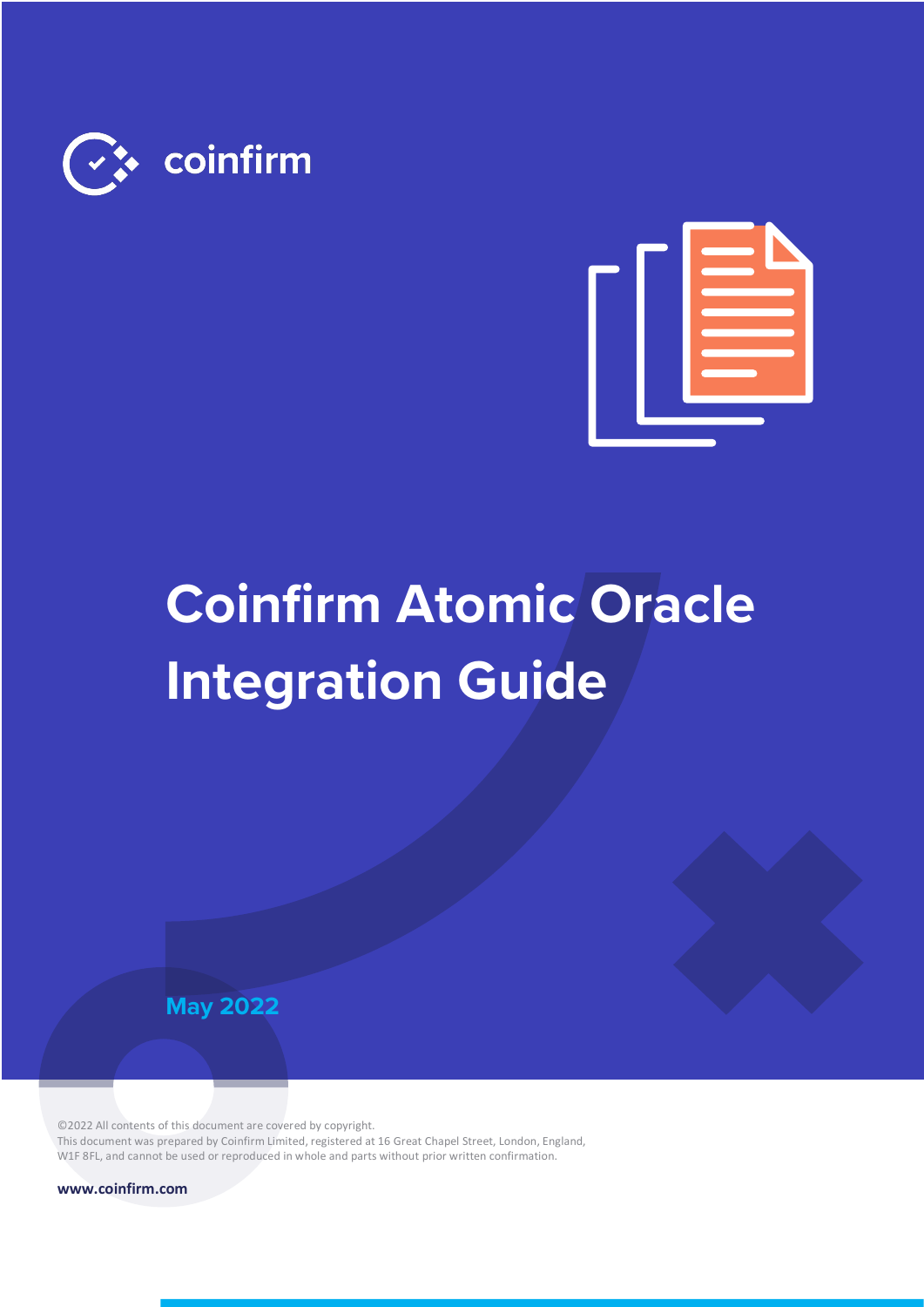

### **Introduction**

The document is created to help users integrate Solidity based Smart Contract with AtomicOracle.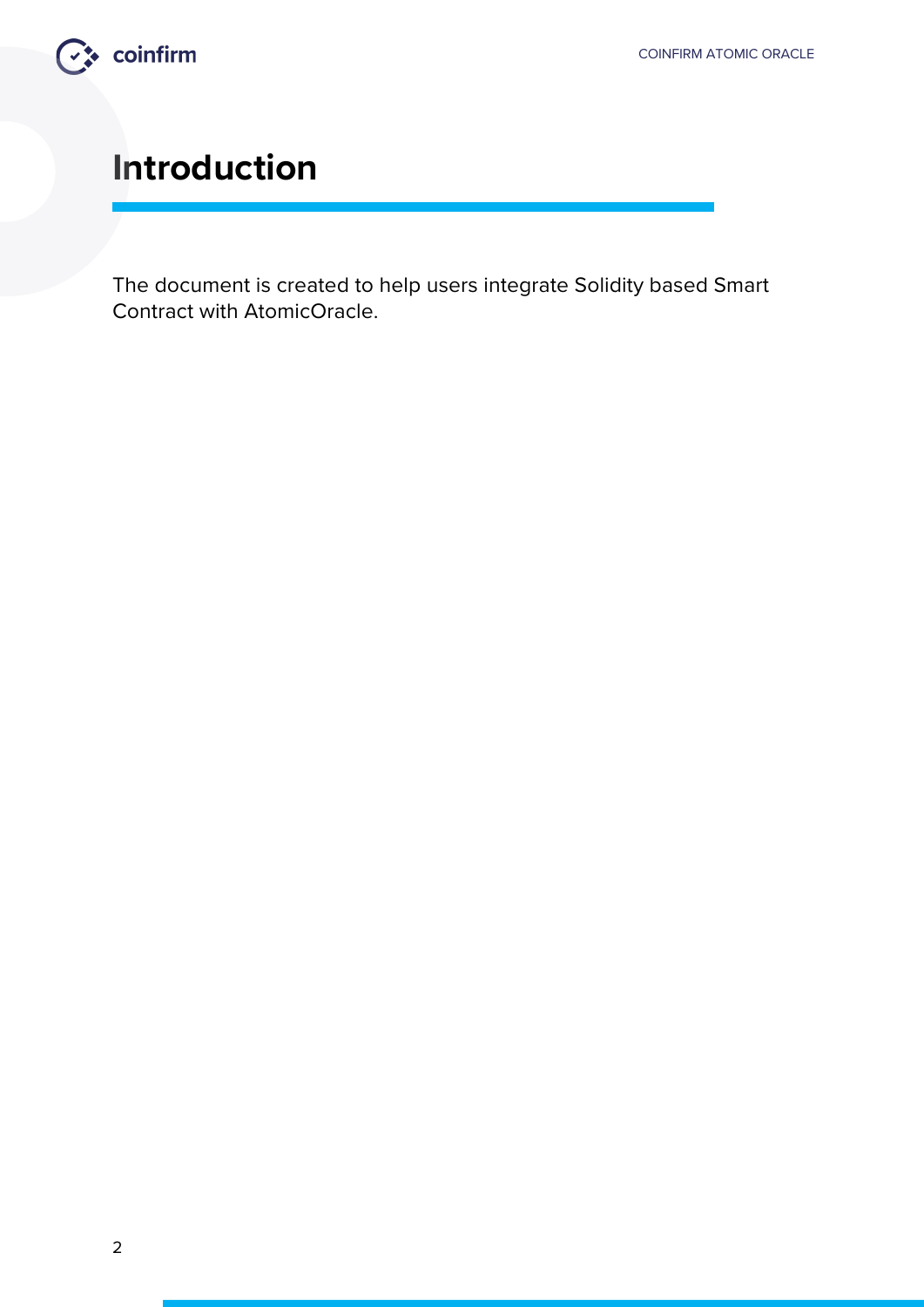

### **Integration**

#### **Initial assumptions**

#### **Addresses**

All addresses are stored in **AtomicOracle** as a string in upper case and without leading **0x**.

Eg: valid *Ethereum/RSK* account address can be used in a lowercase format, like:

0xca0e7269600d353f70b14ad118a49575455c0f2f

or in case sensitive one (with checksum) 0xCA0e7269600d353F70b14Ad118A49575455C0f2f

In request to **AtomicOracle** method getStatusForETH caller will need to use address uppercase form without leading **0x** CA0E7269600D353F70B14AD118A49575455C0F2F

#### **Status Flags and C-Score**

Status Flags and C-Score are returned as a single bytes32 value, where:

• flags binary mask 0xffffffffffffffffffffffffffffffffffffffffffffffffffffffffffffff00

• c-score binary mask 0x00000000000000000000000000000000000000000000000000000000000 000ff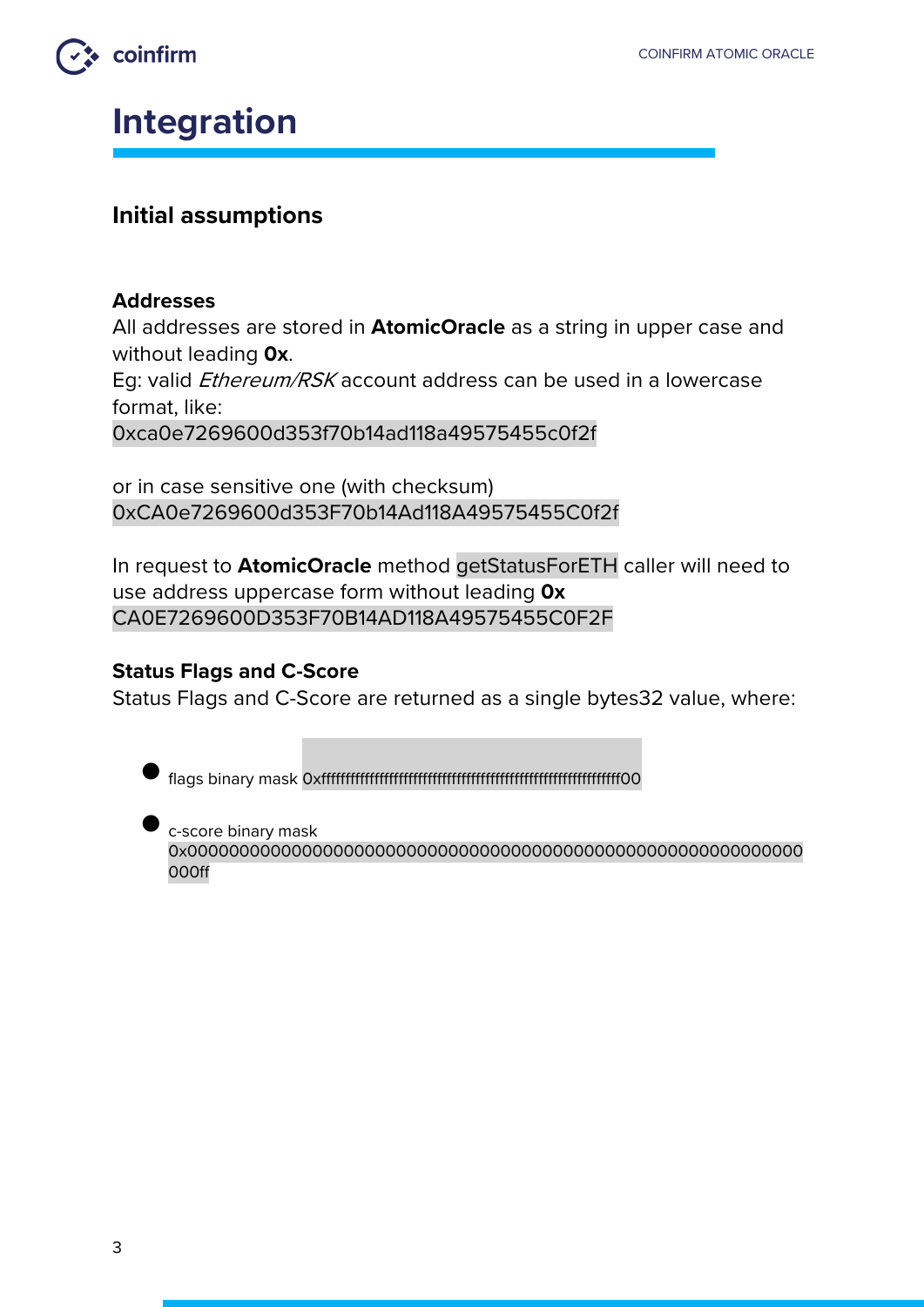

#### **ETHAtomicOracle smart contract quick usage guide**

#### **Etherscan**

One can use Etherscan to communicate with **ETHAtomicOracle** smart contract.

https://etherscan.io/address/0x1e3f5122c7ff88471baa4ea5e08d6370d32 4d26c#readContract

https://etherscan.io/address/0x1e3f5122c7ff88471baa4ea5e08d6370d32 4d26c#writeContract

To make a writeContract call one must connect the wallet (e.g. Metamask) using Connect to Web3 button on the smart contract etherscan page (section Contract → Write Contract).

#### **RemixIDE**

One can use http://remix.ethereum.org/ to compile IETHAtomicOracle (code in the paragraph below) and interact it with a smart contract instance on Ethereum Mainnet or Ethereum Ropsten Testnet.

#### **IETHAtomicOracle interface**

Interface of **ETHAtomicOralce**.

Whole deployed code needed to compile and build can be found on **ETHAtomicOracle** Etherescan page, section Code https://etherscan.io/address/0x1e3f5122c7ff88471baa4ea5e08d6370d32 4d26c#code

interface IETHAtomicOracle is IBaseAtomicOracle {

- /\*\* \* @dev Setting a fee for a specific Client Smart Contract.
	- \* @param addr Address of the Client Smart Contract
	- \* @param fee Fee for this specific smart contract, use 0 to use the
	- \* default fee

function setFee(address addr, uint256 fee) external;

 /\*\* \* @dev Setting the default fee for queries. \*

\*

\*/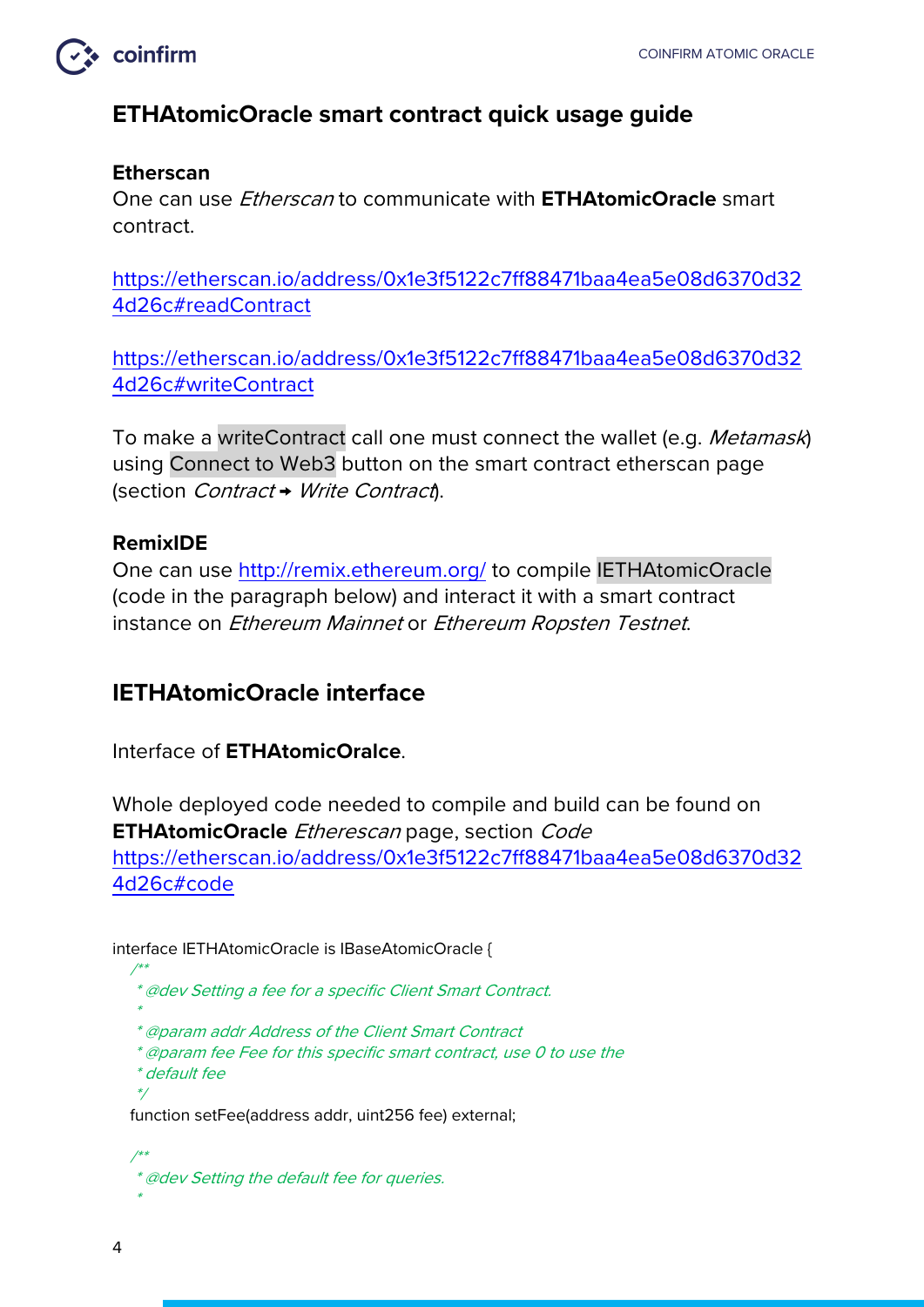\* @param defaultFee\_ New default fee for Client Smart Contracts without \* their own personal fee in wei

\*/

function setDefaultFee(uint256 defaultFee\_) external;

 /\*\* \* @dev Withdraw fees from this contract to the calling account \*

\* Withdraw all the paid fees.

function withdrawFees() external;

/\*\*

\*/

\*/

\* @dev Status getter, see {BaseAtomicOracle-\_getStatus}. Accepts ether.

function getStatusForETH(string calldata target) external payable returns (bytes32 status);

/\*\*

\* @dev Get the current fee for a specific Client Smart Contract.

 $*$ \* Use this to determine what your contract would pay.

 $*$ 

\* @param addr The Client Smart Contract whose fee would like to have

\* @return fee Current fee at the moment for `addr` in wei

\*/

function getFee(address addr) external view returns (uint256 fee);

/\*\*

\* @dev Emitted when a new fee for an address is set.

 $*$ \* @param addr Ethereum account address whose fee was set

\* @param fee The current fee in wei

\*/

event FeeSet(address addr, uint256 fee);

/\*\*

\* @dev Emitted when an authorized user withdraws paid fees from this

\* contract.

 \* \* @param destination Ethereum account address where the fees were

\* withdrawn to

\* @param amount Amount of fees withdrawn in wei

\*/

event FeesWithdrawn(address destination, uint256 amount);

/\*\*

\*/

\* @dev Emitted when default fee for account without a personal fee is set

 \* \* @param fee Current fee in wei for accounts without a personal fee

event DefaultFeeSet(uint256 fee);

#### } **Usage scenarios**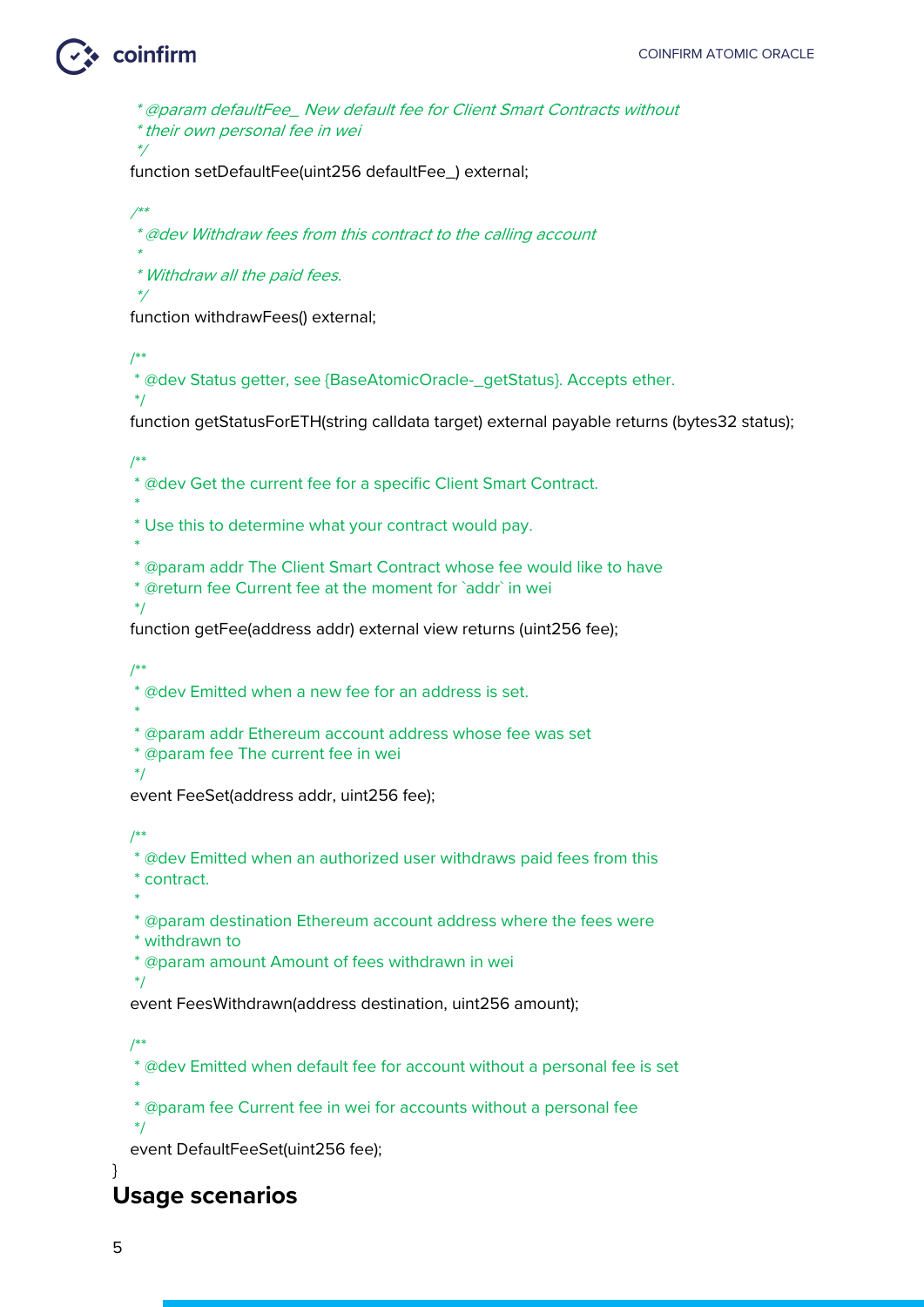

Client's Smart Contract using this Oracle should always query the current fee via ETHAtomicOracle.getFee, so the Client Smart Contract would be ready for sudden price changes by the admin of this contract.

Getting the default fee is not needed, ETHAtomicOracle.getFee should be used instead.

#### **Sample integration**

The smart contract below is an example to demonstrate communication between Oracle and the Client.

In this sample, the client relies only on validating a single flag - StatusLibrary.SANCTIONED\_FLAG

// SPDX-License-Identifier: UNLICENSED pragma solidity ^0.7.4; // See "Solidity version" of README.md

import "https://github.com/OpenZeppelin/openzeppelincontracts/blob/v3.4.0/contracts/utils/Address.sol"; import "https://github.com/OpenZeppelin/openzeppelincontracts/blob/v3.4.0/contracts/math/SafeMath.sol"; import "./IETHAtomicOracle.sol"; import "./AddressLibrary.sol"; import "./StatusLibrary.sol";

/\*\*

- \* @title An Example Client Smart Contract: a simple vault
- \* @author Ville Sundell <development@solarius.fi>
- \* @dev This is an example implementation of a client smart contract.
- \* \* This is just to demonstrate Oracle <-> Client communication.
- \* The business logic presented here is not viable.

\* \* THIS IS SIMPLIFIED INTENTIONALLY, AND NOT USABLE IN PRODUCTION AS-IS! \*/

contract ExampleVault {

using Address for address payable;

using SafeMath for uint256; // Applicable only for uint256

// These are Atomic Oracle specific, copy these to your implementation:

using AddressLibrary for address;

using StatusLibrary for bytes32;

IETHAtomicOracle private \_oracle;

mapping(address => uint256) private \_balances;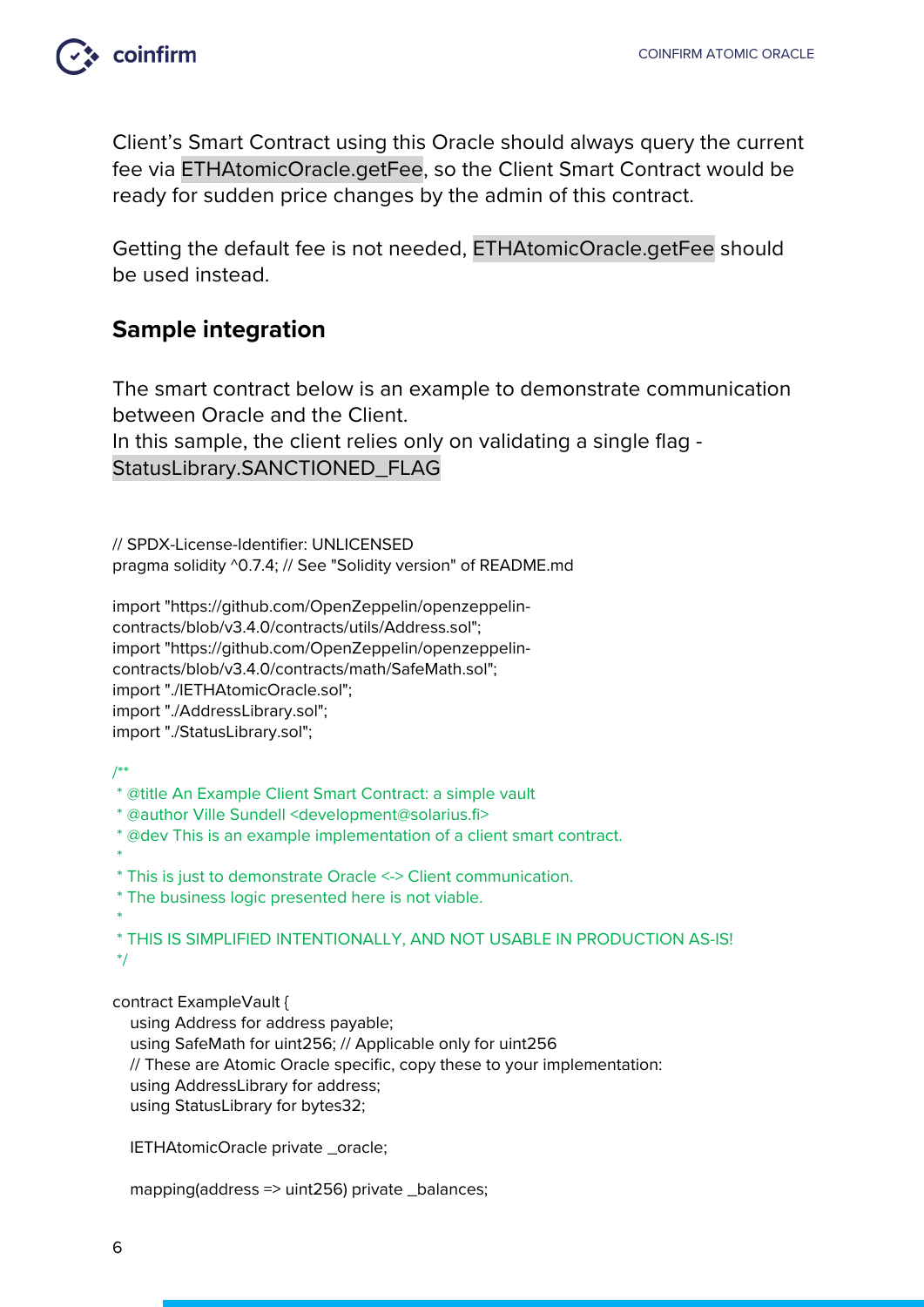```
 constructor(IETHAtomicOracle oracle_) {
     _oracle = oracle_;
   }
   receive() external payable {
     _balances[msg.sender] = _balances[msg.sender].add(msg.value);
     _verifyUser(msg.sender);
   }
   function withdraw() external {
     uint256 balance = _balances[msg.sender];
     _balances[msg.sender] = 0;
     _verifyUser(msg.sender);
     msg.sender.sendValue(balance);
   }
   function _verifyUser(address user) internal {
     string memory target = user.toString();
     uint256 fee = _oracle.getFee(address(this));
     bytes32 result = _oracle.getStatusForETH{value: fee}(target);
     require(!result.isFlag(StatusLibrary.sanctioned_country), "ExampleVault: User is flagged 
as sanctioned");
```

```
 }
```
}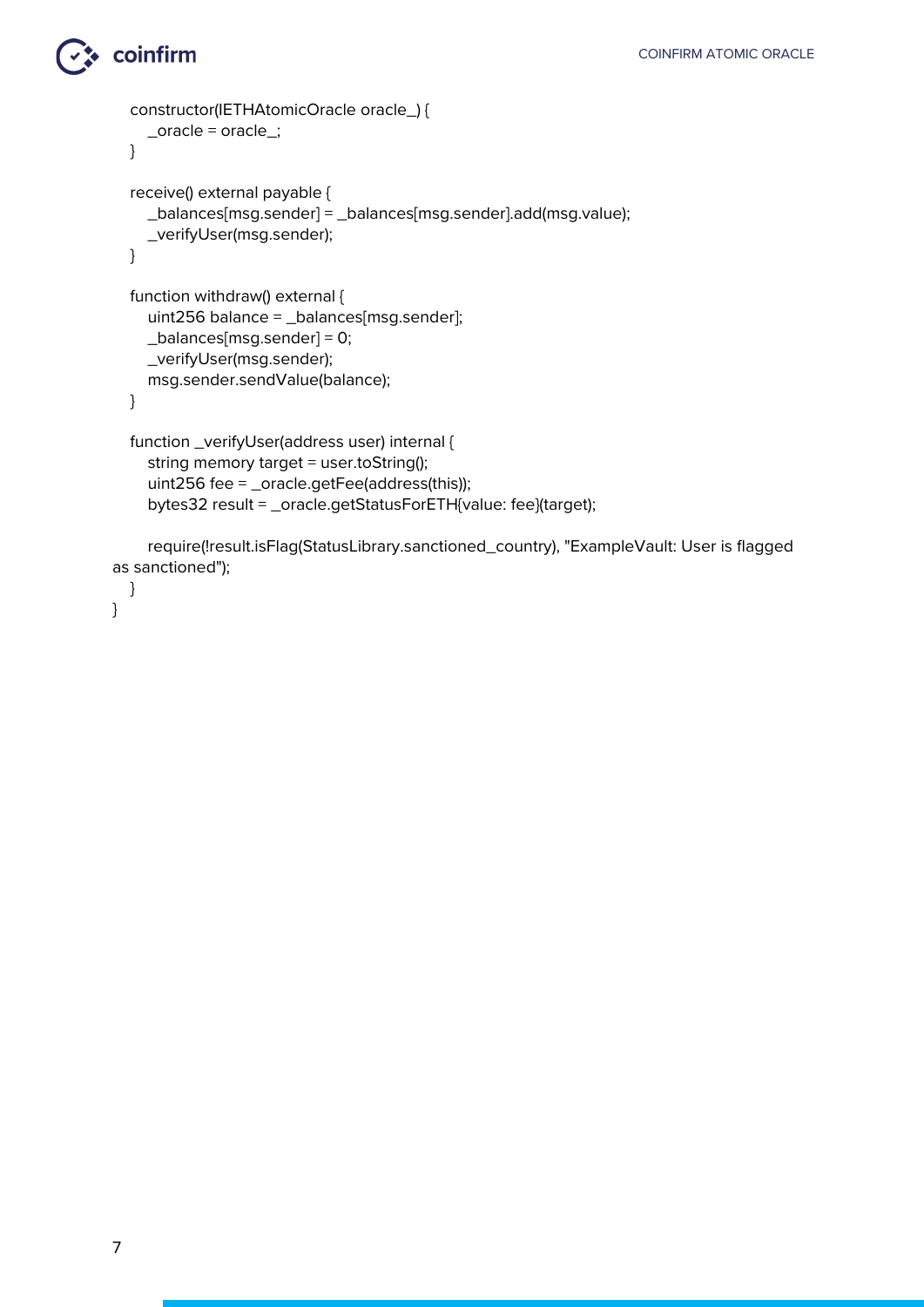

#### **Deployed AtomicOracle**

**ETHAtomicOracle** deployed smart contracts can be found at the following addresses.

| <b>Variant</b>  | <b>Address</b>                                                             |
|-----------------|----------------------------------------------------------------------------|
| <b>Fthereum</b> | 0x1E3F5122C7ff88471baa4Ea5E08D6370D324D26c                                 |
| Mainnet         | https://etherscan.io/address/0x1e3f5122c7ff88471baa4ea5e08d6370d324d26c    |
|                 |                                                                            |
| Ethereum        | 0xA5DE002b2F635c3D757E8FdBb5c39cBA21f2d236                                 |
| Ropsten         | https://ropsten.etherscan.io/address/0xa5de002b2f635c3d757e8fdbb5c39cba    |
| Testnet         | 21f2d236                                                                   |
| <b>RSK</b>      | 0x2431a94e685d1f214e8ccfd6909d52ec618f7b1e                                 |
| Mainnet         | https://explorer.rsk.co/address/0x2431a94e685d1f214e8ccfd6909d52ec618f7b1  |
|                 | <u>e</u>                                                                   |
| <b>RSK</b>      | 0xC2eBb4e0F43096e8681f8bFEAf03916bF7CA79A8                                 |
| Testnet         | https://explorer.testnet.rsk.co/address/0xc2ebb4e0f43096e8681f8bfeaf03916b |
|                 | f7ca79a8                                                                   |
|                 |                                                                            |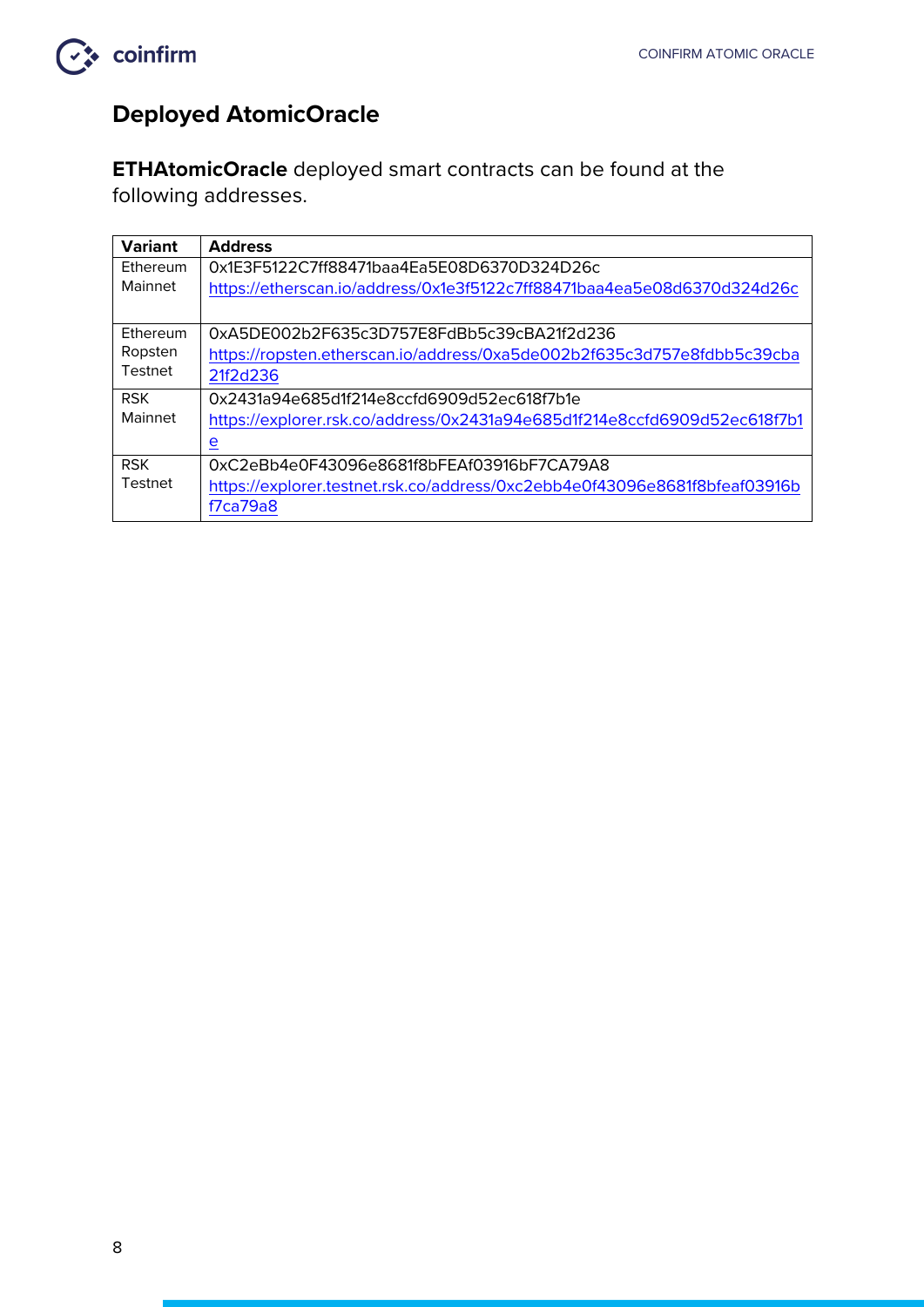



#### **RSK Mainnet sample addresses**

#### **Clean addresses:**

- call AtomicOracle for 2431A94E685D1F214E8CCFD6909D52EC618F7B1E (uppercase variant)
- https://explorer.rsk.co/address/0x2431a94e685d1f214e8ccfd6909d 52ec618f7b1e

#### **Sanctioned addresses:**

- call AtomicOracle for CFAEC8361541EDE1AC3847566B0B13A96CB9E39C (uppercase variant)
- https://explorer.rsk.co/address/0xcfaec8361541ede1ac3847566b0b 13a96cb9e39c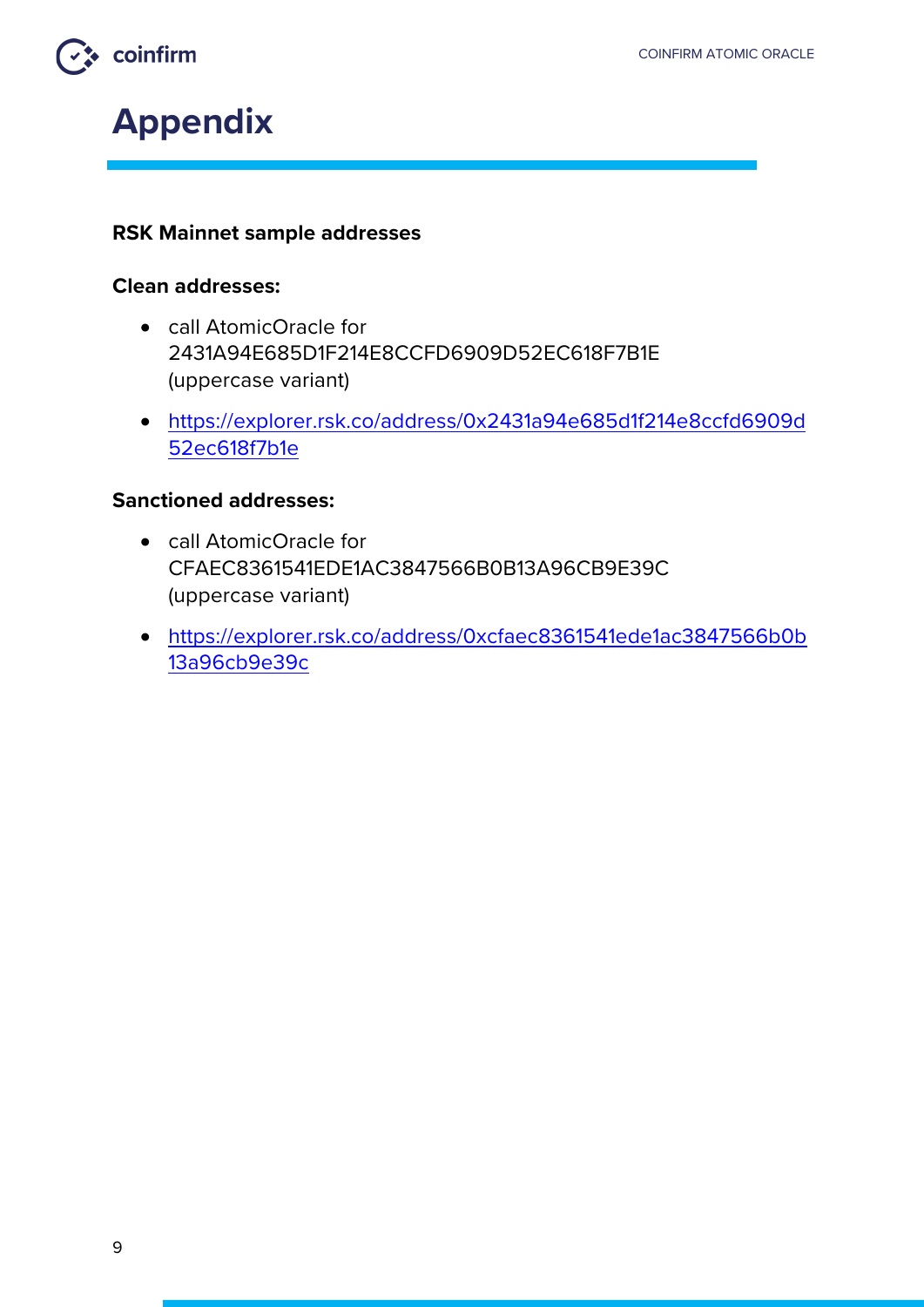#### **Flags**

List of flags stored in AtomicOracle for each address. The number represents bit number related to the given flag. Bit set to 1 means that the flag is active.

Code below can be used to check flag value

```
 /**
   * @dev Check if a certain flag of the returned status is set.
 *
   * @param status The returned status from an Oracle Smart Contract
   * @param flag Flag number to check, 0-255
   * @return isSet Returns `true` if the flag in question is set, `false`
   * otherwise
   */
   function isFlag(bytes32 status, uint8 flag) internal pure returns (bool isSet) {
     return (status & bytes32(2**flag)) > 0;
   }
```
#### **The full list of the risk indicators – flags**

The flags can be defined in smart contract code as samples below and used with function isFlag(bytes32 status, uint8 flag) defined above.

uint8 internal constant sanctioned\_country =16 Address contains the name of sanctioned country

uint8 internal constant name\_illicit\_activity =17 Address contains the name of an illicit activity

#### **Bit; flag; description**

16; sanctioned\_country; Address contains the name of sanctioned country

17; name\_illicit\_activity; Address contains the name of an illicit activity

18; hacked\_funds\_layering; Address being a part of funds layering/mixing scheme related to hacked or misappropriated address

19; ico\_owner; Address belongs to an Initial Coin Offerings issuer

20; quickly\_released\_incomes; Address with at least one transaction of quickly released incomes

21; deep\_market; Address directly related to darknet market

- 22; drug\_rltd; Address directly related to drugs trade
- 23; exchange; Address belongs to cryptocurrencies exchange
- 24; gambling; Address belongs to gambling service

25; local\_exchange; Address belongs to over-the-counter exchange

26; marketplace;

27; mining\_pool;

- 28; mixer; Address belongs to mixer or tumbler
- 29; no\_kyc; Address belongs to obliged service with no KYC process
- 30; online\_wallet;

31; lending\_service; Address belongs to lending service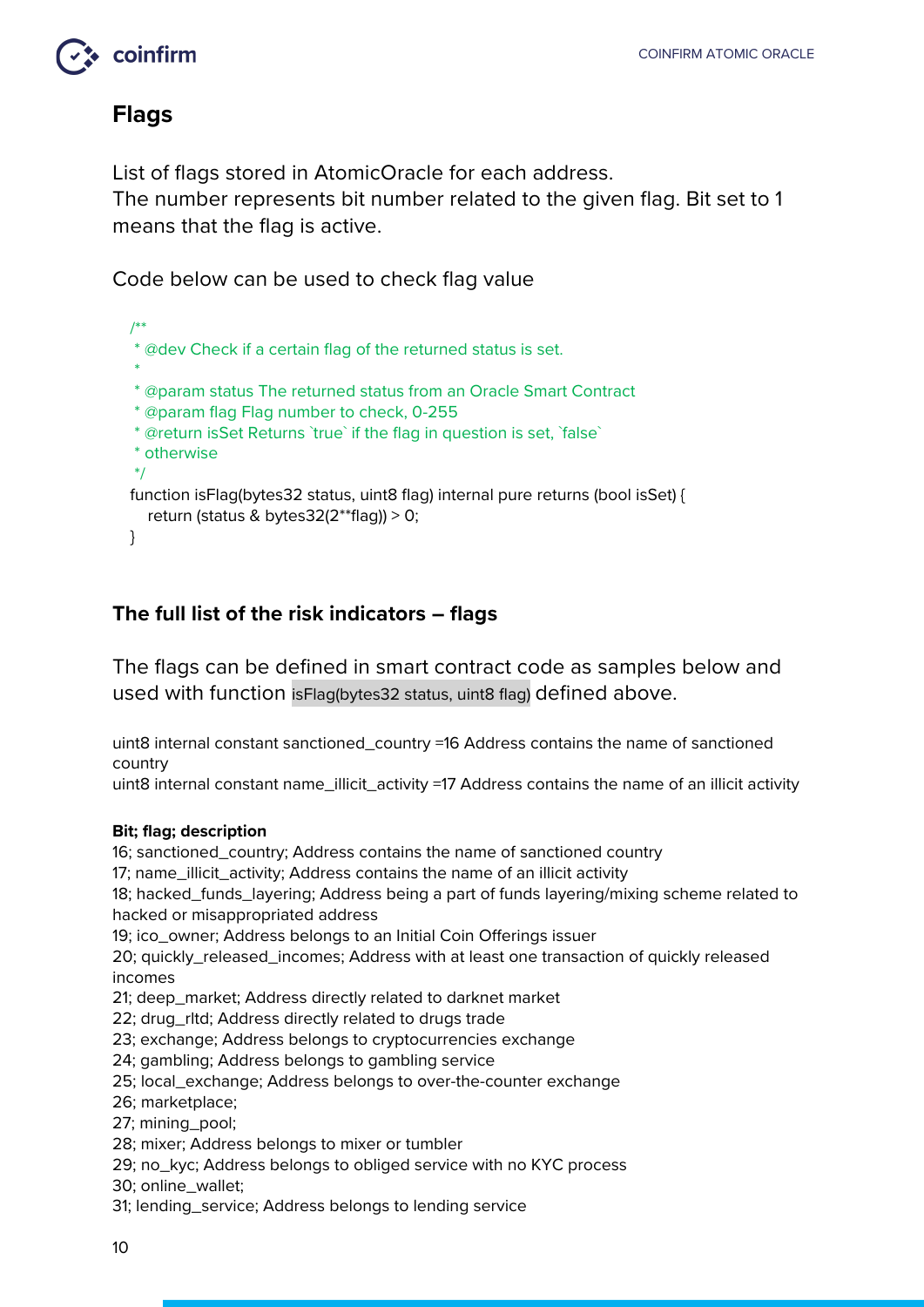## $\leftrightarrow$  coinfirm

32; remittance\_company; Address belongs to remittance service

33; scam\_service; Address directly related to scam or investment fraud

34; tip\_service; Address belongs to tipping service

35; fiat\_currency; Address belongs to entity that allows fiat deposits and withdrawals

36; usd\_incoming\_below\_value; Address with significant part of single incoming transactions just below 10k USD

37; anonymous coin; Address belongs to entity that allows anonymous coins trading 38; usd\_outgoing\_below\_value; Address with significant part of single outgoing transactions just below 10k USD

39; new\_address\_incoming\_value1; Address with significant part of incoming transactions executed from new addresses

40; new\_address\_outgoing\_value1; Address with significant part of outgoing transactions executed to new addresses

41; drug\_trade\_incoming\_value1; Address with significant part of incoming transactions in close proximity to addresses related to drugs trade

42; drug\_trade\_incoming\_value2; Address with part of incoming transactions in close proximity to addresses related to drugs trade

43; drug\_trade\_outgoing\_value1; Address with significant part of outgoing transactions in close proximity to addresses related to drugs trade

44; drug\_trade\_outgoing\_value2; Address with part of outgoing transactions in close proximity to addresses related to drugs trade

45; deep\_web\_incoming\_value1; Address with significant part of incoming transactions in close proximity to addresses found on deep web

46; deep\_web\_incoming\_value2; Address with part of incoming transactions in close proximity to addresses found on deep web

47; deep\_web\_outgoing\_value1; Address with significant part of outgoing transactions in close proximity to addresses found on deep web

48; deep\_web\_outgoing\_value2; Address with part of outgoing transactions in close proximity to addresses found on deep web

49; deep\_web; Address found on deep web

50; terrorist\_financing; Address directly related to terrorism financing

51; weapon\_trade; Address directly related to weapon trade or weapon trafficking

52; crime\_against\_person; Address directly related to crime against the person

53; ransomware; Address belongs to ransomware

54; ransom; Address directly related to ransom payment (other than ransomware)

55; hacker; Address belongs to hacker

56; hacked; Address which was hacked or misappropriated

57; tax\_evasion; Address directly related to tax evasion

58; high\_risk\_connected\_parties; Address posses high risk connected parties

59; terrorist\_financing\_incoming\_value1; Address with significant part of incoming

transactions in close proximity to addresses related to terrorism financing

60; terrorist\_financing\_incoming\_value2; Address with part of incoming transactions in close proximity to addresses related to terrorism financing

61; terrorist\_financing\_outgoing\_value1; Address with significant part of outgoing transactions in close proximity to addresses related to terrorism financing

62; terrorist\_financing\_outgoing\_value2; Address with part of outgoing transactions in close proximity to addresses related to terrorism financing

63; weapon\_trade\_incoming\_value1; Address with significant part of incoming transactions in close proximity to addresses related to weapon trade or weapon trafficking

64; weapon\_trade\_incoming\_value2; Address with part of incoming transactions in close proximity to addresses related to weapon trade or weapon trafficking

65; weapon\_trade\_outgoing\_value1; Address with significant part of outgoing transactions in close proximity to addresses related to weapon trade or weapon trafficking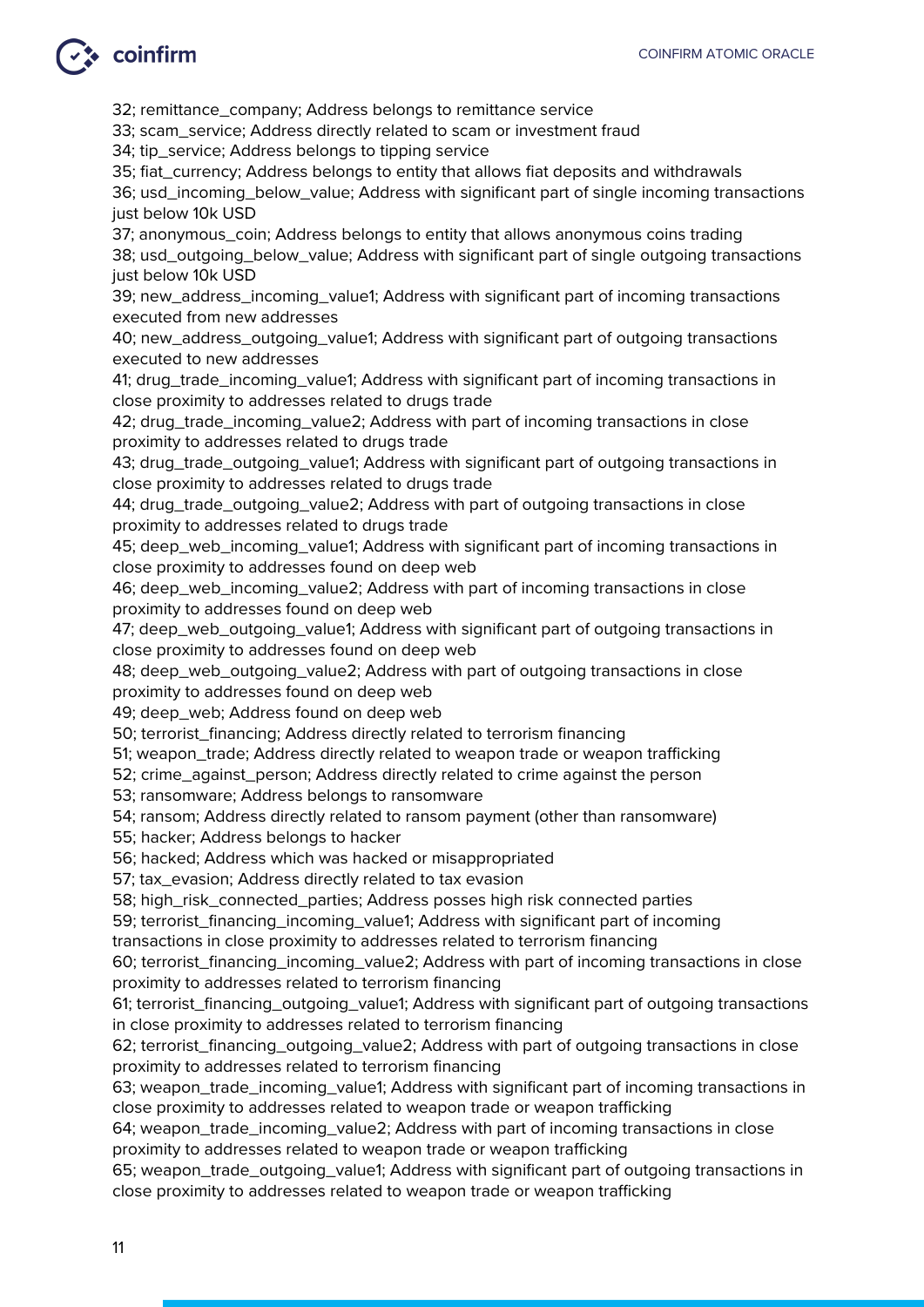### → coinfirm

66; weapon\_trade\_outgoing\_value2; Address with part of outgoing transactions in close proximity to addresses related to weapon trade or weapon trafficking

67; crime\_against\_person\_incoming\_value1; Address with significant part of incoming transactions in close proximity to addresses related to crime against the person

68; crime\_against\_person\_incoming\_value2; Address with part of incoming transactions in close proximity to addresses related to crime against the person

69; crime\_against\_person\_outgoing\_value1; Address with significant part of outgoing transactions in close proximity to addresses related to crime against the person

70; crime\_against\_person\_outgoing\_value2; Address with part of outgoing transactions in close proximity to addresses related to crime against the person

71; ransomware\_incoming\_value1; Address with significant part of incoming transactions in close proximity to addresses related to ransomware

72; ransomware\_incoming\_value2; Address with part of incoming transactions in close proximity to addresses related to ransomware

73; ransom\_incoming\_value1; Address with significant part of incoming transactions in close proximity to addresses related to ransom payment (other than ransomware)

74; ransom\_incoming\_value2; Address with part of incoming transactions in close proximity to addresses related to ransom payment (other than ransomware)

75; hacker\_incoming\_value1; Address with significant part of incoming transactions in close proximity to hacker's addresses

76; hacker\_incoming\_value2; Address with part of incoming transactions in close proximity to hacker's addresses

77; hacked\_incoming\_value1; Address with significant part of incoming transactions in close proximity to addresses which were hacked or misapropriated

78; hacked incoming value2; Address with part of incoming transactions in close proximity to addresses which were hacked or misapropriated

79; scam\_incoming\_value1; Address with significant part of incoming transactions in close proximity to addresses related to scam or investment frauds

80; scam\_incoming\_value2; Address with part of incoming transactions in close proximity to addresses related to scam or investment frauds

81; tax\_evasion\_incoming\_value1; Address with significant part of incoming transactions in close proximity to addresses related to tax evasion

82; tax\_evasion\_incoming\_value2; Address with part of incoming transactions in close proximity to addresses related to tax evasion

83; significant\_fee\_miner\_incoming\_value; Address with significant part of incoming transactions passing significant fees to miners

84; significant\_fee\_miner\_outgoing; Address with at least one outgoing transaction passing significant fees to miners

85; significant\_fee\_miner\_outgoing\_value; Address with significant part of outgoing transactions passing significant fees to miners

86; transactions\_value\_peak\_incoming; Address with value peaks of incoming transactions 87; transactions\_value\_peak\_outgoing; Address with value peaks of outgoing transactions

88; transactions\_tx\_value\_incoming\_value2; Address with significant part of incoming transactions the value of which is significantly higher than network average

89; new\_address\_incoming\_value2; Address with significant part of incoming transactions executed from new addresses

90; new\_address\_outgoing\_value2; Address with significant part of outgoing transactions executed to new addresses

91; accumulating\_funds; Address accumulating funds for a long period of time

92; single\_incoming\_outgoing; Address with single incoming - outgoing transaction

93; quickly\_released\_incomes\_value1; Address with significant part of transactions constituting quickly released incomes

94; quickly\_released\_incomes\_value2; Address with significant part of transactions constituting quickly released incomes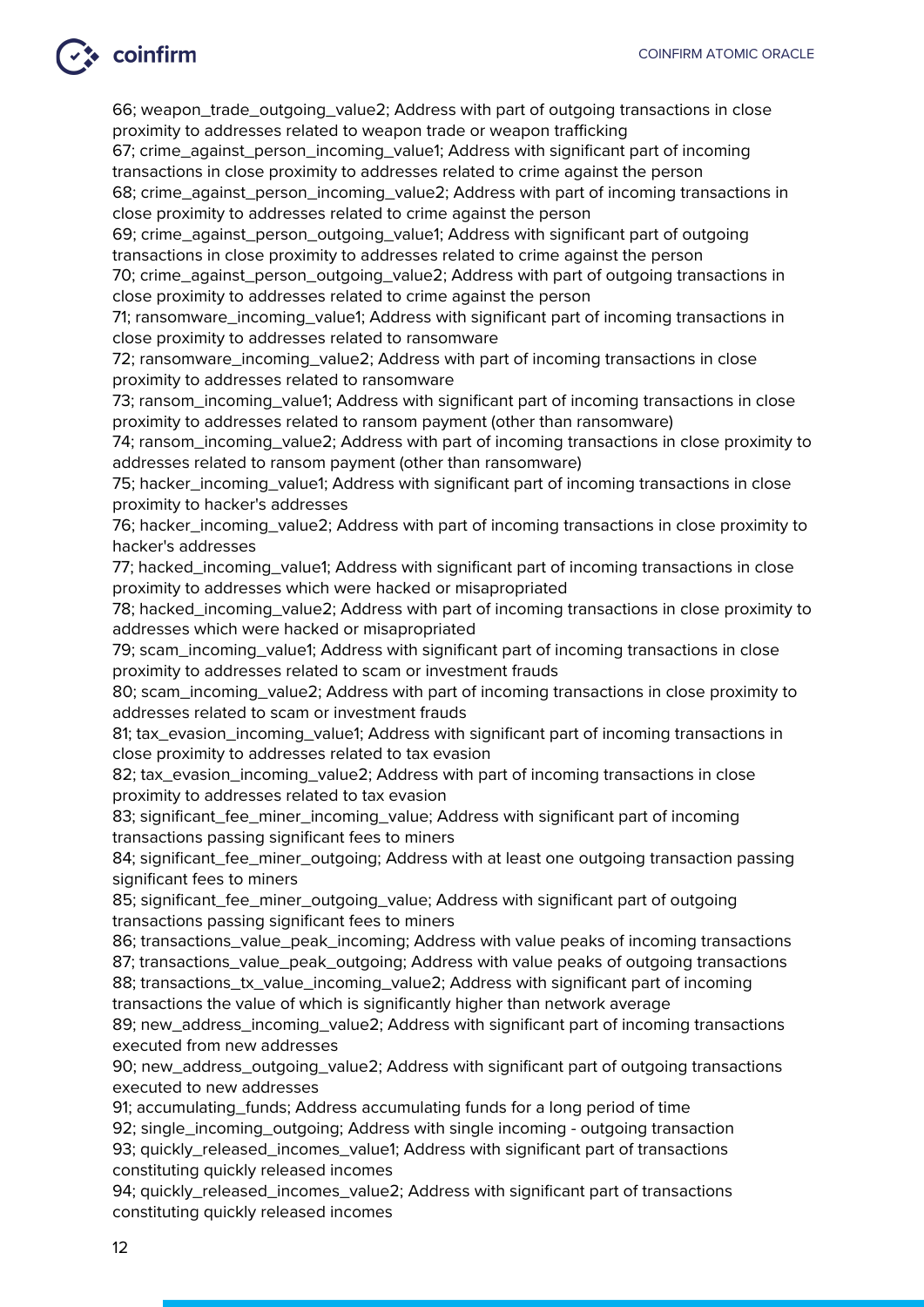95; round\_amount\_incoming\_value1; Address with significant part of incoming transactions executed in round digital currencies amounts

96; round\_amount\_incoming\_value2; Address with significant part of incoming transactions executed in round digital currencies amounts

97; round\_amount\_outgoing\_value1; Address with significant part of outgoing transactions executed in round digital currencies amounts

98; round\_amount\_outgoing\_value2; Address with significant part of outgoing transactions executed in round digital currencies amounts

99; hot\_wallet;

100; medium\_risk\_country; Address belongs to entity registered in a medium risk country 101; ico\_token\_address; Address releasing tokens during an Initial Coin Offering

102; sanctioned\_country\_sub; Address directly related to subject from a country subject to comprehensive sanctions

103; cloud\_mining\_pool; Address belongs to cloud mining pool

104; high risk country; Address belongs to entity registered in high risk country/prohibited country

105; terrorist\_financing\_layering; Address being a part of funds layering/mixing scheme related to terrorism financing

106; weapon\_trade\_layering; Address being a part of funds layering/mixing scheme related to weapon trade or weapon trafficking

107; crime\_against\_person\_layering; Address being a part of funds layering/mixing scheme related to crime against the person

108; drug\_layering; Address being a part of funds layering/mixing scheme related to drugs trade

109; deep\_market\_layering; Address being a part of funds layering/mixing scheme related to darknet markets

110; blackmail\_layering; Address being a part of funds layering/mixing scheme related to blackmail

111; blackmail incoming value1; Address with significant part of incoming transactions in close proximity to addresses related to blackmail

112; deep\_market\_incoming\_value1; Address with significant part of incoming transactions in close proximity to addresses related to darknet markets

113; card\_skimming; Address directly related to credit card skimming or cloning 114; deep\_market\_incoming\_value2; Address with part of incoming transactions in close

proximity to addresses related to darknet markets

115; scam\_service\_layering; Address being a part of funds layering/mixing scheme related to scam or investment frauds

116; piracy; Address directly related to intellectual property piracy

117; blackmail\_incoming\_value2; Address with part of incoming transactions in close proximity to addresses related to blackmail

118; ponzi\_service\_layering; Address being a part of funds layering/mixing scheme related to Ponzi schemes

119; pump\_dump\_layering; Address being a part of funds layering/mixing scheme related to pump and dump fraud

120; pump\_dump\_incoming\_value1; Address with significant part of incoming transactions in close proximity to addresses related to pump and dump fraud

121; pump\_dump\_incoming\_value2; Address with part of incoming transactions in close proximity to addresses related to pump and dump fraud

122; piracy\_layering; Address being a part of funds layering/mixing scheme related to intellectual property piracy

123; piracy incoming value1; Address with significant part of incoming transactions in close proximity to addresses related to intellectual property piracy

124; piracy\_incoming\_value2; Address with part of incoming transactions in close proximity to addresses related to intellectual property piracy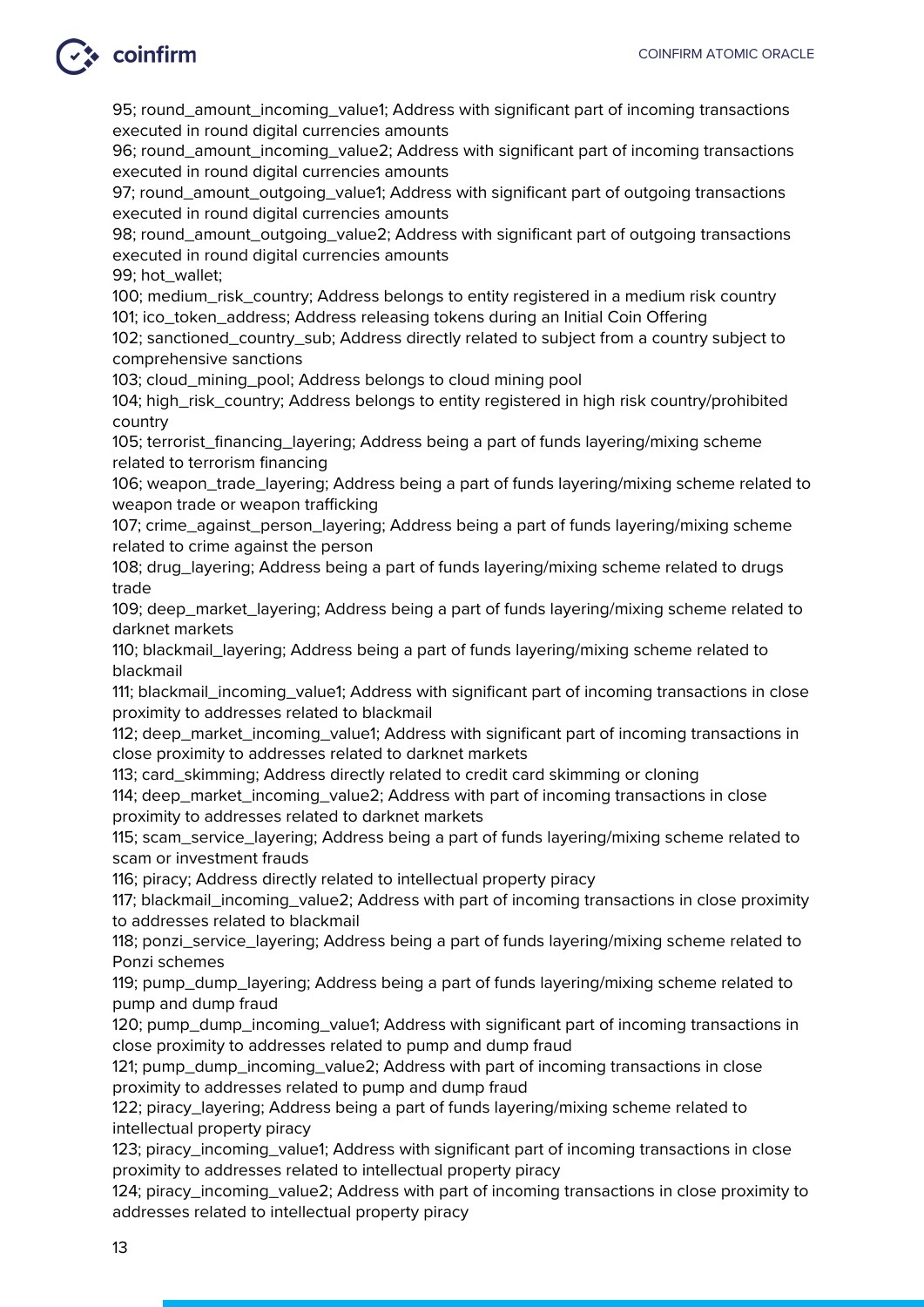125; card\_skimming\_layering; Address being a part of funds layering/mixing scheme related to credit card skimming or cloning

126; card\_skimming\_value1; Address with significant part of incoming transactions in close proximity to addresses related to credit card skimming or cloning

127; card\_skimming\_value2; Address with part of incoming transactions in close proximity to addresses related to credit card skimming or cloning

128; tax evasion layering; Address being a part of funds layering/mixing scheme related to tax evasion

129; sanctioned\_country\_incoming\_taint;

130; ransom\_layering; Address being a part of funds layering/mixing scheme related to ransom payment (other than ransomware)

131; blackmail; Address directly related to blackmail

132; company;

133; individual\_user;

134; merchant;

135; seized by authorities;

136; non\_profit; Address belongs to nonprofit organization

137; foundation; Address belongs to foundation

138; charity; Address belongs to charity

139; government\_political;

140; pump\_dump; Address directly related to pump and dump fraud

141; non\_blockchain\_anonymity\_service; Address belongs to anonymity service

142; gaming\_service; Address belongs to gaming service

143; ponzi\_service; Address belongs to Ponzi scheme

144; media;

145; community;

146; entertainment;

147; data\_vendor;

148; it;

149; healthcare;

150; travel;

151; gift\_cards;

152; online\_forum;

153; digital\_assets;

154; no\_to\_limited\_kyc; Address belongs to obliged service which had no KYC and currently has limited KYC process

155; cryptocurrency\_enterprise;

156; blockchain\_exploring\_service;

157; sanctioned\_country\_sub\_incoming\_value1; Address with significant part of incoming transactions in close proximity to addresses related to subject from sanctioned country 158; limited\_to\_full\_kyc; Address belongs to obliged service which had limited KYC and has implemented full KYC process

159; sanctioned\_country\_sub\_incoming\_value2; Address with part of incoming transactions in close proximity to addresses related to subject from sanctioned country

160; no\_to\_full\_kyc; Address belongs to obliged service which had no KYC and has implemented full KYC process

161; ponzi\_incoming\_value1; Address with significant part of incoming transactions in close proximity to addresses related to Ponzi schemes

162; ponzi\_incoming\_value2; Address with part of incoming transactions in close proximity to addresses related to Ponzi schemes

163; mixer incoming value1; Address with significant part of incoming transactions in close proximity to mixers or tumblers addresses

164; mixer\_incoming\_value2; Address with part of incoming transactions in close proximity to mixers or tumblers addresses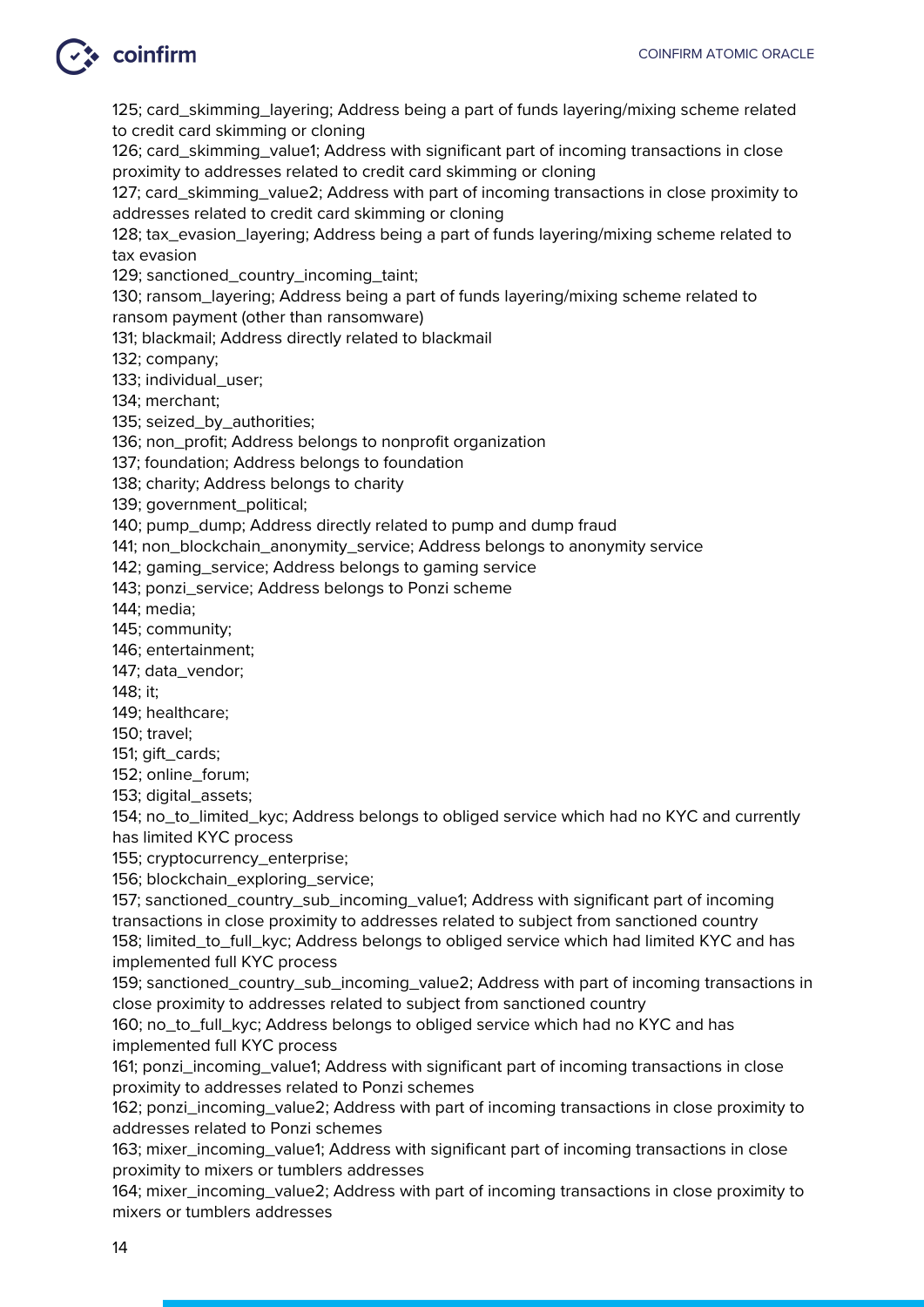### $\ddot{\bullet}$  coinfirm

165; mixer\_outgoing\_value1; Address with significant part of outgoing transactions in close proximity to mixers or tumblers addresses

166; mixer\_outgoing\_value2; Address with part of outgoing transactions in close proximity to mixers or tumblers addresses

167; local\_exchange\_incoming\_value1; Address with significant part of incoming transactions in close proximity to over-the-counter exchange

168; sanctioned\_country\_sub\_outgoing\_value1; Address with significant part of outgoing transactions in close proximity to addresses related to subject from sanctioned country 169; local\_exchange\_incoming\_value2; Address with part of incoming transactions in close proximity to over-the-counter exchange addresses

170; sanctioned\_country\_sub\_outgoing\_value2; Address with part of outgoing transactions in close proximity to addresses related to subject from sanctioned country

171; local\_exchange\_outgoing\_value1; Address with significant part of outgoing transactions in close proximity to over-the-counter exchange addresses

172; ico payment address; Address is Initial Coin Offering payment address

173; local\_exchange\_outgoing\_value2; Address with part of outgoing transactions in close proximity to over-the-counter exchange addresses

174; no\_kyc\_incoming\_value1; Address with significant part of incoming transactions in close proximity to obliged service with no KYC process

175; no\_kyc\_incoming\_value2; Address with part of incoming transactions in close proximity to obliged service with no KYC process

176; no\_kyc\_outgoing\_value1; Address with significant part of outgoing transactions in close proximity to obliged service with no KYC process

177; no\_kyc\_outgoing\_value2; Address with part of outgoing transactions in close proximity to obliged service with no KYC process

178; limited\_KYC; Address belongs to obliged service with limited KYC process

179; terrorist\_financing\_incoming\_taint;

180; limited\_kyc\_incoming\_value1; Address with significant part of incoming transactions in close proximity to obliged service with limited KYC process

181; limited\_kyc\_incoming\_value2; Address with part of incoming transactions in close proximity to obliged service with limited KYC process

182; rec\_from\_ico; Address receiving funds from Initial Coin Offering payment address 183; limited\_kyc\_outgoing\_value1; Address with significant part of outgoing transactions in close proximity to obliged service with limited KYC process

184; limited\_kyc\_outgoing\_value2; Address with part of outgoing transactions in close proximity to obliged service with limited KYC process

185; ico\_contract\_creator; Address creating Initial Coin Offering smart contract

186; not functioning service; Address belongs to shutdown or inactive service

187; ransomware\_layering; Address being a part of funds layering/mixing scheme related to ransomware

188; payment\_processor; Address belongs to payment processor

189; deep\_market\_outgoing\_value1; Address with significant part of outgoing transactions in close proximity to addresses related to darknet markets

190; hacker\_outgoing\_value1; Address with significant part of outgoing transactions in close proximity to hacker's addresses

191; deep\_market\_outgoing\_value2; Address with part of outgoing transactions in close proximity to addresses related to darknet markets

192; hacker\_outgoing\_value2; Address with part of outgoing transactions in close proximity to hacker's addresses

193; card\_provider; Address belongs to payment cards provider

194; inactive user; Inactive address

195; active\_inactive\_user; Active-inactive address

196; proof\_of\_burn\_address; Address is proof of burn address

197; sanctioned\_country\_sub\_incoming\_taint;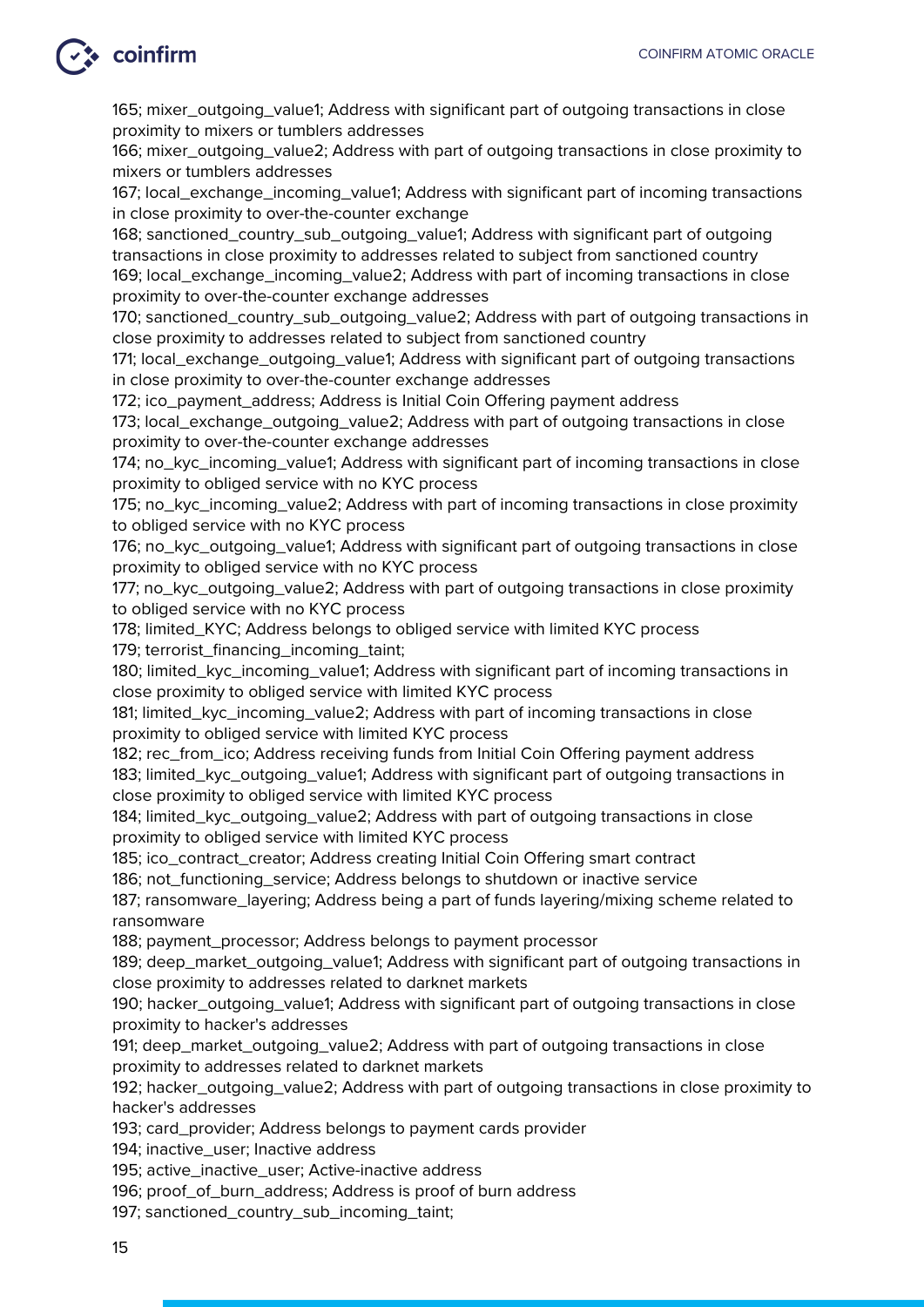### $\bullet$  coinfirm

198; sanctioned\_subject\_incoming\_taint;

199; dex\_user; Decentralized Exchange User

200; negative\_news; Negative news

201; charged\_with\_ml; Owner charged with Money Laundering

202; licensed\_owner;

203; atm\_chain\_owner; Address belongs to an ATM chain

204; atm\_settlement\_address; Address is a cryptocurrency ATM settlement address

205; forum\_user;

206; unauthorized\_withdrawal;

207; unauthorized\_withdrawal\_layering; Address being a part of funds layering/mixing scheme related to unauthorized withdrawal

208; unauthorized\_withdrawal\_incoming\_value1; Address with significant part of incoming transactions in close proximity to addresses related to unauthorized withdrawal 209; unauthorized\_withdrawal\_incoming\_value2; Address with significant part of incoming transactions in close proximity to addresses related to unauthorized withdrawal

210; cold\_wallet;

211; settlement;

212; user\_deposit;

213; user\_withdrawal;

214; donation;

215; payment\_acceptance;

216; sanctioned\_subject; Address related to subject appearing in sanctions lists

217; sanctioned\_subject\_incoming\_value1; Address with significant part of incoming transactions in close proximity to addresses related to subject appearing in sanctions lists 218; sanctioned subject incoming value2; Address with part of incoming transactions in

close proximity to addresses related to subject appearing in sanctions lists

219; sanctioned\_subject\_outgoing\_value1; Address with significant part of outgoing transactions in close proximity to addresses related to subject appearing in sanctions lists 220; sanctioned\_subject\_outgoing\_value2; Address with part of outgoing transactions in close proximity to addresses related to subject appearing in sanctions lists

221; geo\_restr\_outgoing; Address with outgoing transactions initiated from IP address located in sanctioned country

222; geo\_restr\_incoming\_value; Address with significant part of incoming transactions initiated from IP address located in sanctioned country

223; tor\_outgoing; Address with outgoing transactions initiated from anonymous network exit node

224; tor incoming value; Address with significant part of incoming transactions initiated from anonymous network exit node

225; pol\_person; Address related to politically exposed person (PEP)

226; pol\_person\_incoming\_value1; Address with significant part of incoming transactions in close proximity to addresses related to politically exposed persons (PEPs)

227; pol\_person\_incoming\_value2; Address with part of incoming transactions in close proximity to addresses related to politically exposed persons (PEPs)

228; pol\_person\_outgoing\_value1; Address with significant part of outgoing transactions in close proximity to addresses related to politically exposed persons (PEPs)

229; pol\_person\_outgoing\_value2; Address with part of outgoing transactions in close proximity to addresses related to politically exposed persons (PEPs)

230; banks\_financial;

231; manufacturing;

232; geo\_restr\_outgoing\_value; Address with significant part of outgoing transactions initiated from IP address located in sanctioned country

233; tor\_outgoing\_value; Address with significant part of outgoing transactions initiated from anonymous network exit node

234; identity\_theft; Address directly related to identity theft